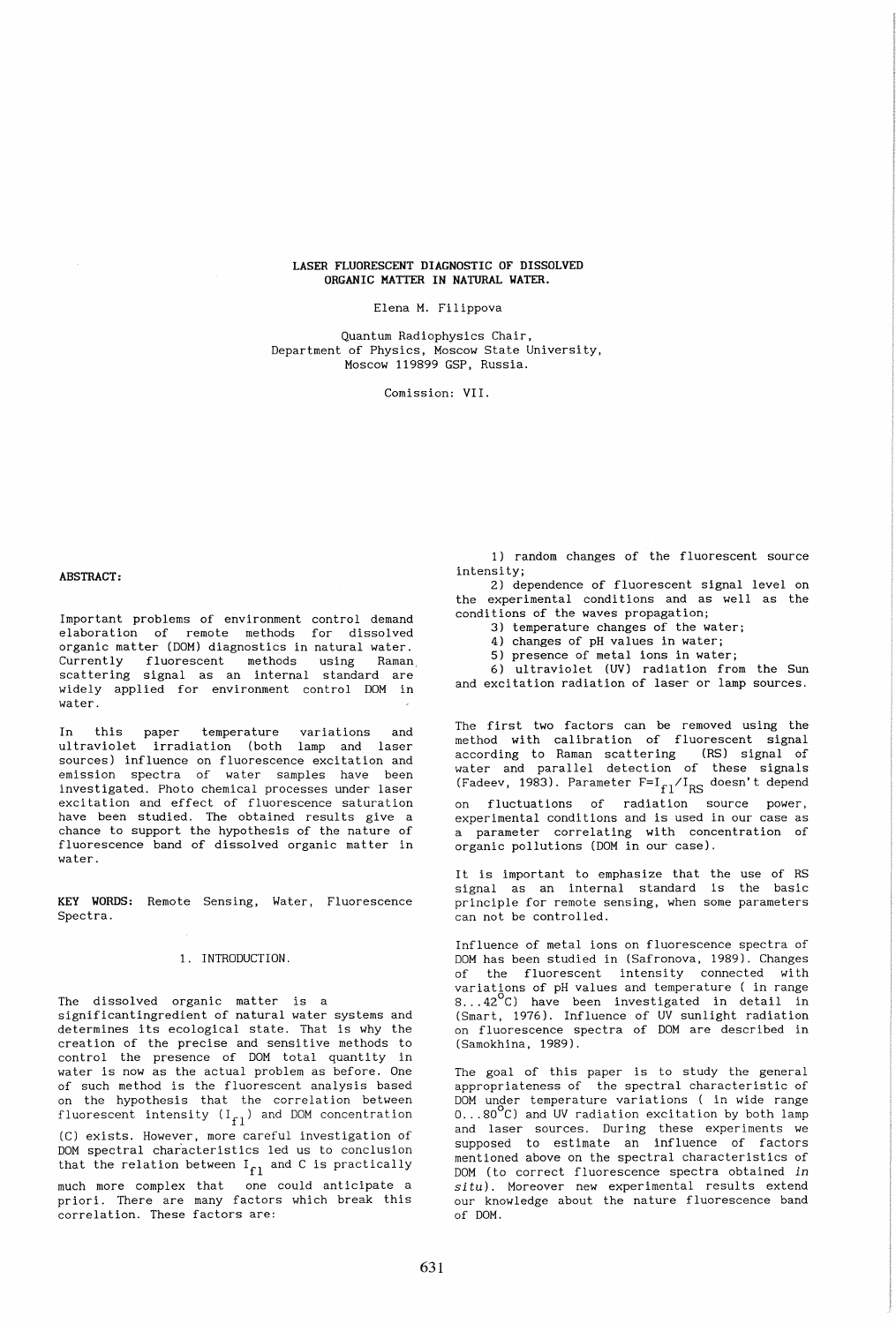### 2. INSTALLATION.

In this paper the samples of DOM from Baltic Sea have been investigated. The water samples with different concentration of DOM have been obtained by means of dilution of the most concentrating sample by different volumes of distilled water. Emission and excitation fluorescence spectra were detected by the lamp spectrofluorimeter "Jobin Yvon 3CS" with computer data handling and correction for instrumental spectral sensitivity. Absorption spectra were spectrophotometer "Specord M40".

The experimental installation to study influence of UV laser irradiation included N<sub>2</sub>-laser  $(\lambda_{\text{exc}}=337 \text{ nm}, t=8 \text{ ns}, \text{with power of one pulse P=20})$ kWt, frequency of pulse repetition f =1 ... 1000 Hz), 1 cm diameter quartz cell with water sample pumping by peristaltic pump (speed of pumping up to 1 *lis),* polychromator and optical multichannel analyzer Plasma Monitor (512 channels, model 1451, PARC). Wavelength dispersion was 0.37 nm per channel.

## 3. TEMPERATURE INFLUENCE ON FLUORESCENCE SPECTRA OF DOM IN WATER

1. At temperature rise from  $0^{\circ}$ C to  $80^{\circ}$ C intensity both for excitation and emission DOM fluorescence spectra decreases. Temperature decrease leads to inverse effect (see Fig.l)

2. Valuable changes of fluorescence intensities don't lead to spectral shape changes (location of spectral maxima and spectrum width).

3. Temperature dependence of spectral intensity is a reversible process with accuracy +4% ..



Fig. 1. Temperature dependence of excitation Ca) and emission (b) DOM fluorescence spectra.

4. Temperature dependence of maximum intensity both for emission and excitation spectra is well described by the formula  $I = I_0 \exp(-a(t-t_0))$  where:

sign "o" corresponds to temperature t=20 $^{\circ}$ C. Coefficient a=0.0082 has been obtained for emission spectra and a=0.0078 for excitation spectra.

Thus temperature influence on DOM fluorescence spectra in natural water is enough small and may be easy taken into account during *in situ*  measurement of DOM concentration using correction factor.

## 4. ULTRAVIOLET IRRADIATION INFLUENCE ON DOM FLUORESCENCE SPECTRA

In this paper samples of DOM were irradiated evenly in volume in 1 cm quartz cell by Hg-lamp and Xe-lamp with different color glass filters and inter filters.

1. The strongest influence on spectra appears as a result of shortwave UV radiation  $(\lambda=200...300)$  nm): spectra are distorted by shape, maxima of exci tation and emission spectra shift to longer wavelengths  $(\Delta \lambda)$  for emission spectra < 10 nm and ~A for excitation spectra < 15-25 nm, depends from irradiation time). UV light in 300 ... 325 range effects on DOM fluorescence spectra like as shortest UV light, but with less efficiency (see Fig. 2). Radiation with longer wavelength (325 ... 400 nm) leads to intensity and width decrease but doesn't effect any spectrum maxima shift. Visible light doesn't affect any DOM spectral characteristics.

2. The spectral range of maximal intensity changes in excitation spectra approximately equals to that of irradiation. Thus if water sample is irradiated by sun light  $(\lambda > 300 \text{ nm})$  changes of fluorescence maximum intensity with  $\lambda_{\text{exc}}$ =337 nm would be much

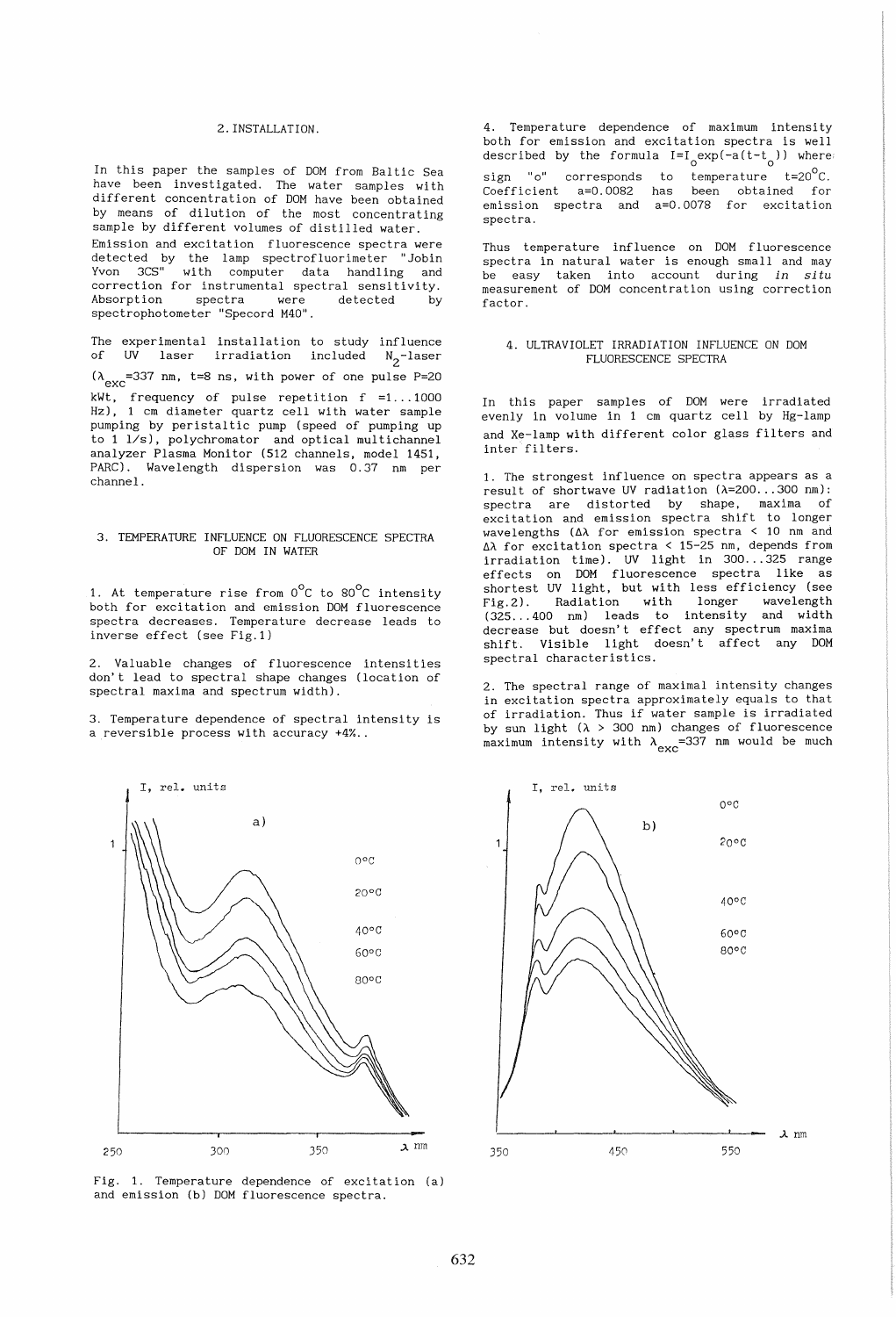than with  $\lambda_{\text{exc}}$  < 300 nm.

3. Absorption spectra failed to reveal any correlation with UV irradiation. It was obtained also that there is no correlation between absorption and fluorescence spectra behavior, it is in accordance with other studies (Safronova, 1989). This permits us to think that responsible for luminescence part of DOM does not contribute much in absorption spectrum.

4. UV radiation affect irreversiblly all spectral characteristics (investigation time was 3 days). During *in situ* monitoring UV sun irradiation of surface water leads to errors of DOM concentration measurement, yet we can not calculate this natural factor. The exception of influence of laser excitation radiation on the fluorescence spectra will be studied at the next section.

### 5. INFLUENCE OF UV LASER IRRADIATION ON DOM FLUORESCENCE SPECTRA

Currently laser fluorescent methods are widely applied for environment control including organic pollutions measurement in water. The basic principle of remote fluorescent sensing is the use of Raman water scattering signal as an intrinsic standard (Fadeev, 1983; Chubarov, 1984).

But the influence of laser UV irradiation on DOM fluorescence spectra and effect of fluorescence saturation have not been studied yet. In this section some photochemical processes under laser excitation and effect of DOM fluorescence saturation have been investigated.

# 5.1 Influence of photochemical processes on DOM fluorescence spectra.

Spectral changes of DOM fluorescence depend on number of laser pulses n, which irradiate the same volume of water sample.



Fig. 2. Continuous UV radiation influence on corrected excitation fluorescence spectra: 1 initial spectrum, 2 - after one hour of UV irradiation at spectral range 325 ... 390, 3 - after one hour of UV irradiation at spectral range  $300...390.$ 

1. With the maximal speed of water pumping and f=2.5 Hz each laser pulse irradiates new volume of sample  $(n=1)$ .

2.  $n=1...30$ . The spectral shape and  $\ln \frac{\text{max}}{\text{f1}}$  are practically constant. Intensity of maximum decreases not more than for 10% comparatively with "uninfluenced" sample with n=1.

3. n > 30.  $\lambda_{f1}^{\text{max}}$  shifts to longer wavelengths and spectral intensity decreases for 10...50 %. These spectra with various f differ by intensity (see Fig. 3).

4. After irradiation without water pumping the fluorescence intensity never was the same as before irradiation.

5. The relaxation process of photochemical changes in fluorescence has been investigated in experimental conditions without water pumping with various frequency of laser pulse repetition f = 10 ... 1000 Hz. First, the sample was irradiated by laser light with  $f=1$  kHz during 5 min (total number of laser pulses was about  $3*10^5$ ), the spectral intensity decreased for 50 %. Then fluorescence spectra from previously irradiated sample were detected. One can suppose that there are some relaxation processes for DOM, characterized by different relaxation time from 1 ms to  $0.1$ s (according to  $f = 10...1000$  Hz).

Thus the regime with n=3 is the best regime of spectra investigation *in situ.* Intensity of maximum doesn't decrease more than for 3% and the duration of fluorescence detection decreases comparatively with "uninfluenced" sample (n=1).

# 5.2 The effect of saturation of DOM fluorescence.

The effect of fluorescence saturation is caused by limited lifetime of organic molecule in excited state and appears as a nonlinear dependence of fluorescence intensity on exciting power. In this work the fluorescence spectra with various degree of laser power attenuation and also saturation curves have been obtained in optimal experimental conditions with maximal speed of pumping to minimize photochemical effects.



Fig. 3. The DOM fluorescence spectra with various frequency of laser pulse repetition f.